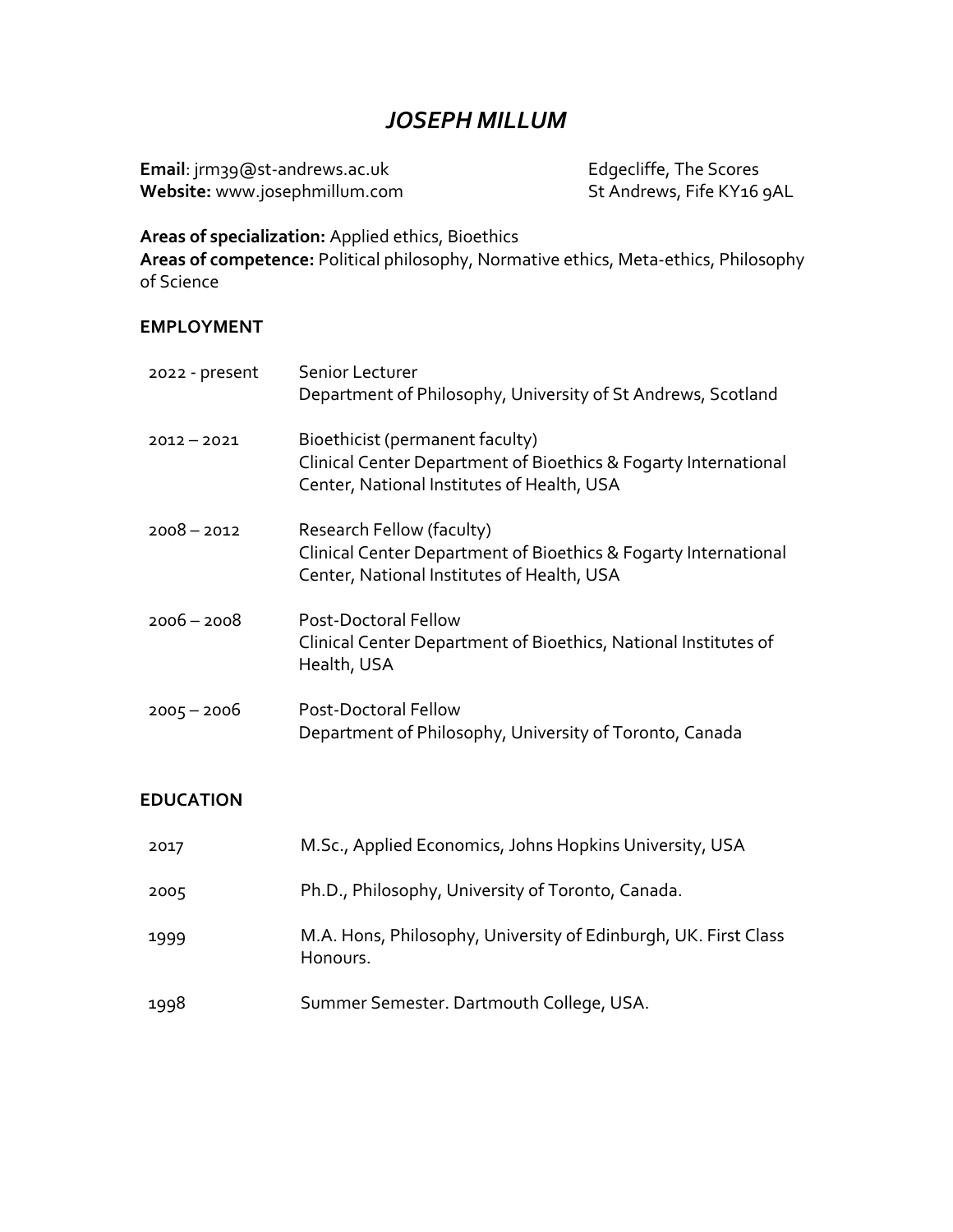### **PUBLICATIONS**

### *Books*

Bromwich, D. and **J. Millum**, *The Ethics of Consent: An Introduction*. Routledge. (Under contract).

DeGrazia, D. and **J. Millum**, *A Theory of Bioethics***.** Cambridge University Press (2021).

Norheim, O.F., **J. Millum**, E. J. Emanuel (eds.) *Global Health Priority-Setting: Beyond Cost-Effectiveness*. Oxford University Press (2019).

**Millum, J.**, *The Moral Foundations of Parenthood*. Oxford University Press (2018).

**Millum, J**. and E. J. Emanuel (eds.) *Global Justice and Bioethics*. Oxford University Press (2012).

Danis, M., E. Largent, D. Wendler, S. C. Hull, S. Shah, **J. Millum**, B. Berkman, and C. Grady, *Research Ethics Consultation: A Casebook*. Oxford University Press (2012).

## *Edited Journal Collections*

*International Research Ethics Education. Journal of Empirical Research on Human Research Ethics.* Vol. 9, Issue 2. (April 2013). Collection Editor with Barbara Sina.

*International Research Ethics Education. Journal of Empirical Research on Human Research Ethics.* Vol. 8, Issue 5. (December 2013). Collection Editor with Barbara Sina.

*Case Studies in the Ethics of Mental Health Research*. *Journal of Nervous and Mental Disease*. Volume 200, Number 3 (March 2012). Collection Editor.

*Asian Bioethics: Breaking New Ground. Asian Bioethics Review Vol. 2. Issue 3* (July 2010). Guest Editor with Reidar Lie.

### *Web Resources*

NIH Fogarty International Center *Bioethics Information and Resources*. Available at http://www.fic.nih.gov/ResearchTopics/Pages/Bioethics.aspx.

International Society for Priorities in Health. Available at https://prioritiesinhealth.org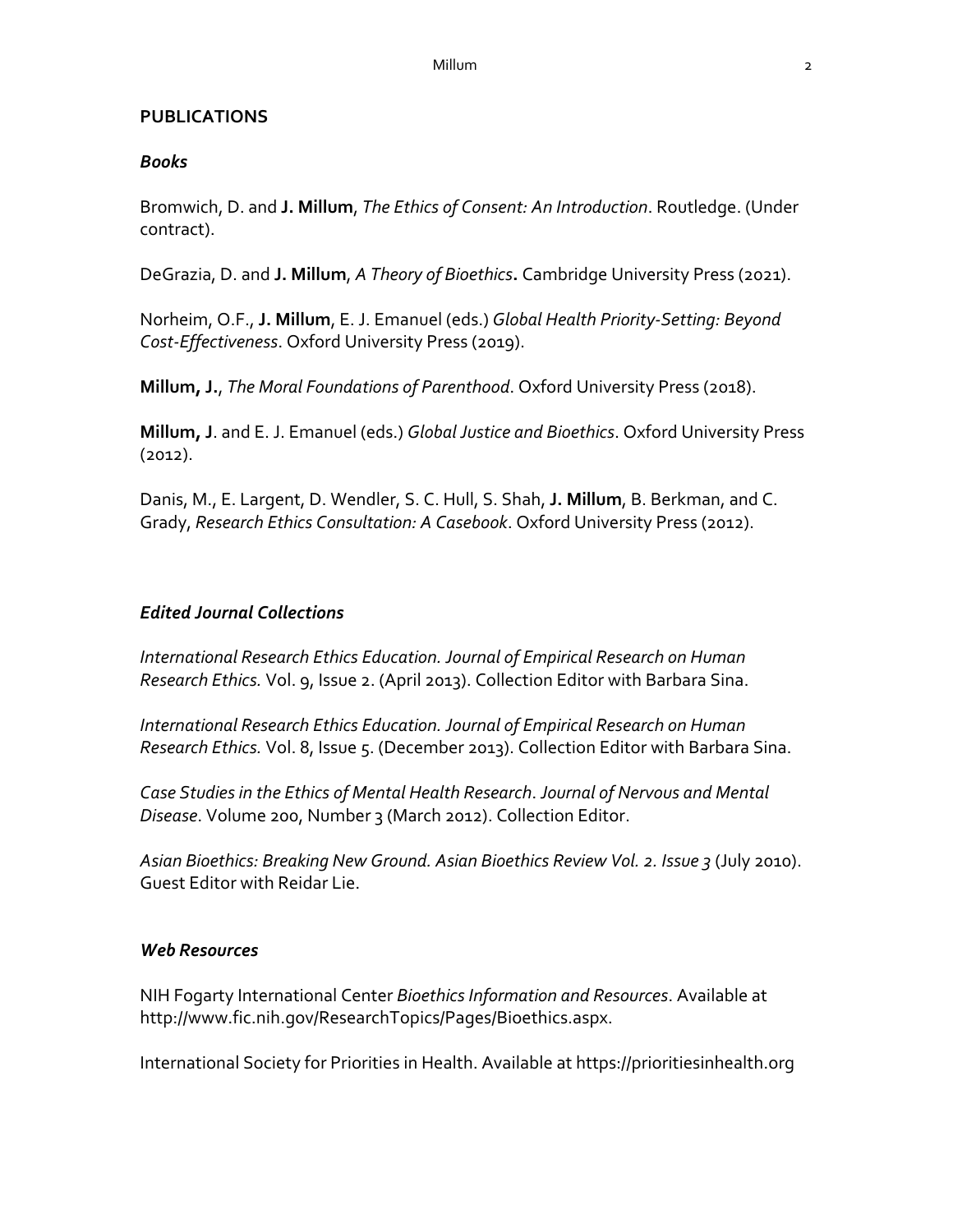#### *Journal Articles and Chapters*

Zionts, J., and **J. Millum**, 'How *Not* to Count the Health Benefits of Family Planning' *Journal of Medical Ethics*. Online first.

Pierson, L., and **J. Millum**, 'Health Research Priority Setting: Do Grant Review Processes Reflect Ethical Principles?' *Global Public Health*. Online first.

**Millum, J.** and D. Bromwich 'Informed Consent: What Must be Disclosed and What Must be Understood?' *American Journal of Bioethics* 21 (5) (2021):46-58.

Grubbs, J.C., **J. Millum**, C.A. Rietmeijer, P.H. Kilmarx, 'Return of Positive Test Results to Participants in Sexually Transmitted Infection Prevalence Studies' *Sexually Transmitted Diseases*. 48(11) (2021): 834-836

Iyer, A., **J. Millum**, C. Grady, D. Wendler 'Avoiding Exploitation in Multinational COVID-19 Vaccine Trials' *The BMJ*. 372 (2021): n541

Wendler, D., J. Ochoa, **J. Millum**, C. Grady, H. Taylor 'COVID-19 vaccine trial ethics once we have efficacious vaccines' *Science*. Vol. 370, Issue 6522, (2020): 1277-1279.

**Millum, J.** and D. Bromwich 'Respect for Persons'. In D. Mackay and Ana Iltis (eds.) *The Oxford Handbook of Research Ethics* (2020). Online.

Wasserman, D., G. Persad, and **J. Millum** 'Setting Priorities Fairly in Response to Covid-19: Identifying Overlapping Consensus and Reasonable Disagreement'. *Journal of Law and the Biosciences*. Volume 7, Issue 1, January-June 2020.

**Millum, J**. 'International Clinical Research and Justice in the Belmont Report'. *Perspectives in Biology and Medicine*, 63(2) (2020): 374–388.

Pierson, L., Gibert, S., Berkman, B., Danis, M., & **Millum, J**. (2020). 'Allocation of scarce biospecimens for use in research'. *Journal of Medical Ethics*. Online First.

John, T., and **J. Millum** 'First-Come, First-Served?' *Ethics*. Vol. 130, no. 2 (January 2020): 179-207.

**Millum, J.**, Gamlund, E., Ngamasana, E., and Solberg, C.T. 'Age and the Disvalue of Death'. In Norheim, O.F., **J. Millum**, E. J. Emanuel (eds.) *Global Health Priority-Setting: Beyond Cost-Effectiveness*. Oxford University Press (2019): 239-261.

T. Ottersen, **Millum, J.**, Prah Ruger, J., Verguet, S., Johansson, K.A., Emanuel, E.J., Jamison, D., Norheim, O.F., 'The future of priority setting in global health'. In Norheim, O.F., **J. Millum**, E. J. Emanuel (eds.) *Global Health Priority-Setting: Beyond Cost-Effectiveness*. Oxford University Press (2019): 317-325.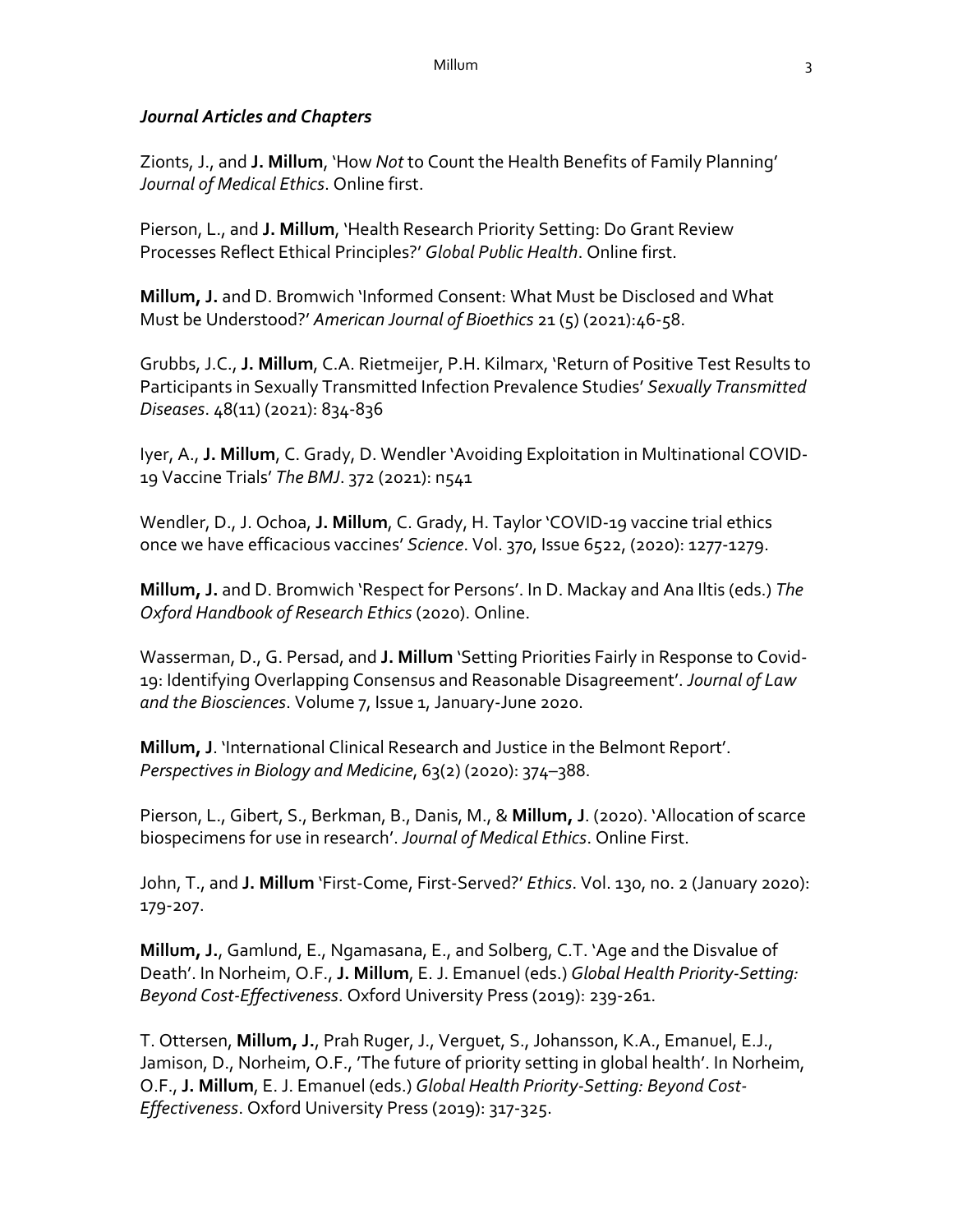**Millum, J.** and M. Garnett 'How Payment for Research Participation Can Be Coercive' *The American Journal of Bioethics* (2019) 19(9): 21-31.

**Millum, J.**, Beecroft, B., Hardcastle, T.C., Hirshon, J.M., Hyder, A.A., Newberry, J.A., Saenz, C. 'Emergency care research ethics in low- and middle-income countries' *BMJ Global Health* (2019) 4(S6):e001260

**Millum, J.**, Campbell, M., Luna, F., Malekzadeh, A., Karim, Q.A. 'Ethical Challenges in Global Health-related Stigma Research' *BMC Medicine* (2019) 17:84.

Duran, D., Asada, Y., **Millum, J.**, Gezmu, M. 'Harmonizing Health Disparities Measurement' *American Journal of Public Health* 109, no. S1 (January 1, 2019): S25-S27.

**Millum, J.** 'Putting a Number on the Harm of Death'. In Espen Gamlund & Carl Tollef Solberg (eds.) *Saving People from the Harm of Death*. Oxford University Press (2019): 61-75.

Pierson, L. and **J. Millum** 'Health Research Priority-Setting: The Duties of Individual Funders' *The American Journal of Bioethics* 18(11) (2018):6-17.

**Millum, J.** and D. Wendler 'The Duty to Rescue and Randomized Controlled Trials Involving Serious Diseases' *Journal of Moral Philosophy*. 15 (2018): 298-323.

**Millum, J.** and D. Bromwich 'Understanding, Communication, and Consent' *Ergo* 5(2) (2018): 45-68.

Bromwich, D. and **J. Millum** 'Lies, Control, and Consent: A Response to Dougherty and Manson' *Ethics* 128(2) (2018): 446-461.

Sharp, D. and **J. Millum** 'Prioritarianism for Global Health Investments: Identifying the Worst Off' *Journal of Applied Philosophy* (2018) 35(1): 112-132.

Mukherjee, A., Livinski, A.A., **Millum, J.**, Chamut, S., Boroumand, S., Iafolla, T.J., Adesanya, M.R. and Dye, B.A., 2017. 'Informed consent in dental care and research for the older adult population: A systematic review' *Journal of the American Dental Association*. (2017) Apr;148(4):211-220.

Barsdorf, N. and **J. Millum** 'The Social Value of Research and the Worst Off' *Bioethics* 31 (2) 2017: 105-115.

Bromwich, D. and **J. Millum** 'Informed Consent to HIV Cure Research' *Journal of Medical Ethics*. (2017) 43(2):108-113.

John, T., **J. Millum**, and D. Wasserman 'How to allocate scarce health resources without discriminating against people with disabilities' *Economics & Philosophy* 33.2 (2017): 161- 186.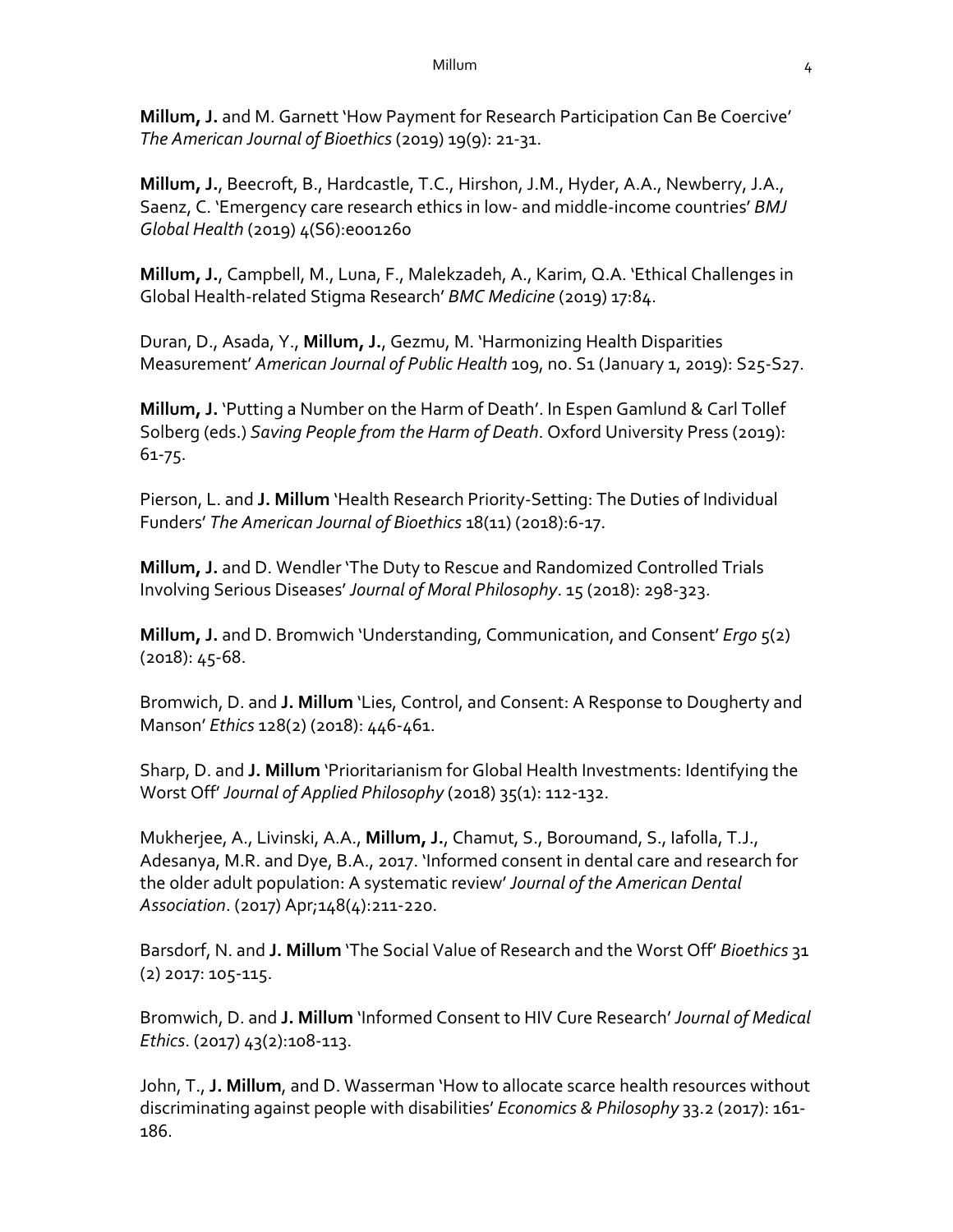Du Toit, J. and **J. Millum** 'Are indirect benefits relevant to health care allocation decisions?' *Journal of Medicine and Philosophy*. 41 (5) (2016): 540-557.

**Millum, J.** 'Transmitting Cholera to Haiti'. In Drue H. Barrett, Gail Bolan, Angus Dawson, Leonard Ortmann, Andreas Reis, Carla Saenz (eds.) *Public Health Ethics: Cases Spanning the Globe*. Springer (2016): 270-274.

Heazell, A., Siassakos, D., Blencowe, H., Bhutta, Z.A., Cacciatore, J., Dang, N., Das, J., Flenady, V., Gold, K.J., Mensah, O.K., **Millum, J.**, Nuzum, D., O'Donoghue, K., Redshaw, M., Rizvi, A., Roberts, T., Saraki, H.E.T., Storey, C., Wojcieszek, A.M., Downe, S., and the Stillbirth Series Steering Group. 'Stillbirths: Economic and Psychosocial Consequences' *The Lancet*. Vol.387, No.10018, (2016):604–616.

**Millum, J**. 'The Ethics of Transactions in an Unjust World'. In K. Zeiler and E. Malmqvist (eds.) *Bodily Exchanges, Bioethics and Border Crossing: Perspectives on Giving, Selling and Sharing Bodies*. Routledge: Oxon (2016): 185-196.

Rulli, T. and **J. Millum** 'Rescuing the Duty to Rescue'. *Journal of Medical Ethics*. 42 (2016):260-264.

Qureshi, Z.U., **J. Millum**, H. Blencowe, M. Kelley, E. Fotrell, J. E. Lawn, A. Costello, T. Colbourn. 'Stillbirth should be given greater priority on the global health agenda' *The BMJ* 351 (2015):h4620.

Sharp, D. and **J. Millum** 'The Post-2015 Development Agenda: Keeping Our Focus On the Worst Off' *American Journal of Tropical Medicine and Hygiene*. 92(6) (2015):1087– 1089.

Mandava, A., **Millum, J.**, Berkman, B. E., 'When Should Genomic Researchers Disclose Misattributed Parentage?' *Hastings Center Report*. 45;4 (2015): 28-36.

Bromwich, D. and **J. Millum** 'Disclosure and Consent to Medical Research Participation'. *Journal of Moral Philosophy*. Vol. 12 (2015): 195-219.

**Millum, J.**, Sina, B., Glass, R. 'International Research Ethics Education'. *Journal of the American Medical Association*. Vol. 313. No. 5 (2015): 461-462.

**Millum, J**. 'Age and Death: A Defense of Gradualism'. *Utilitas* Vol.27, No.3 (2015): 279- 297.

Phillips, J. and **J. Millum** 'Valuing Stillbirths'. *Bioethics*. Vol. 29. No. 6 (2015): 413-423.

**Millum, J.** 'The Foundation of the Child's Right to an Open Future'. *Journal of Social Philosophy*. Vol. 45 No. 4 (2014): 522–538.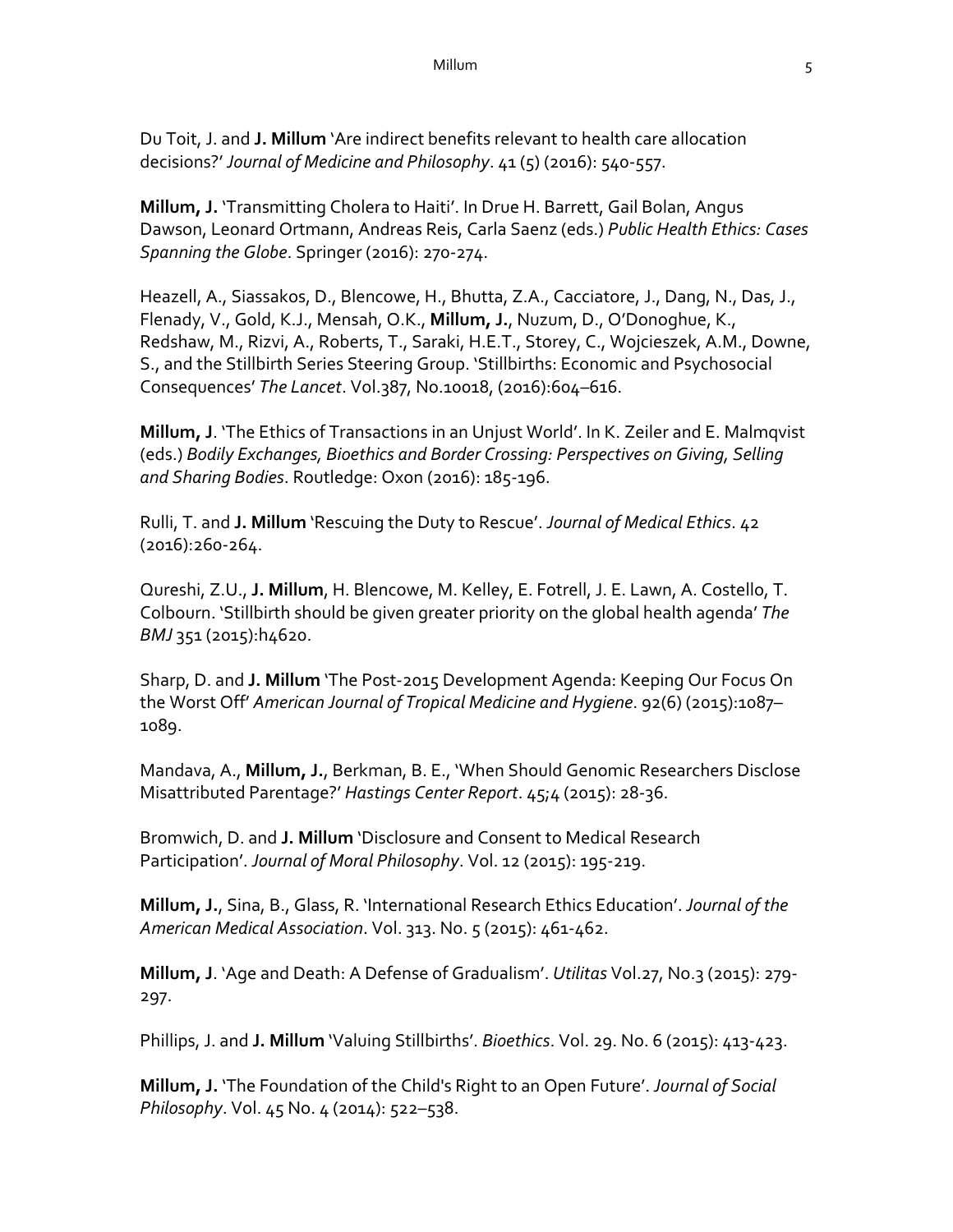**Millum, J**. and B. Sina 'Introduction: International Research Ethics Education'. *Journal of Empirical Research on Human Research Ethics*. Vol. 9, No. 2 (2014): 1-2.

Matar, A., S. Garner, **J. Millum**, B. Sina, H. Silverman 'Curricular Aspects of the Fogarty Bioethics International Training Programs'. *Journal of Empirical Research on Human Research Ethics*. Vol. 9, No. 2 (2014): 12–23.

Littler, K., **J. Millum**, D. Wassenaar 'The Global Forum for Bioethics in Research: Past, Present and Future'. *South African Journal of Bioethics and Law*. 2014;7(1):5-8.

**Millum, J.** 'Consent Under Pressure: The Puzzle of Third Party Coercion'. *Ethical Theory and Moral Practice*. Volume 17, Issue 1 (2014): 113–127.

**Millum, J.**, Grady, C., Keusch, G., Sina, B. 'Introduction: The Fogarty International Research Ethics Education and Curriculum Development Program in Historical Context'. *Journal of Empirical Research on Human Research Ethics*. Vol. 8, No. 5 (2013): 3–16.

**Millum, J.**, D. Wendler, E. J. Emanuel 'The 50th Anniversary of the Declaration of Helsinki: Progress but Many Remaining Challenges'. *Journal of the American Medical Association*. 2013; 310(20): 2143-2144.

**Millum, J.** and C. Grady 'The Ethics of Placebo-controlled Trials: Methodological Justifications'. *Contemporary Clinical Trials*. Volume 36, Issue 2 (2013): 510–514.

Lieber, S. and **J. Millum** 'Preventing Sin: The Ethics of Vaccines Against Smoking'. *Hastings Center Report* 43, no. 3 (2013): 23-33.

Mandava, A. and **J. Millum** 'Manipulation in the Enrollment of Research Participants'. *Hastings Center Report* 43, no. 2 (2013): 38-47

**Millum, J**. 'Canada's new ethical guidelines for research with humans: A critique and comparison with the United States'. *Canadian Medical Association Journal* 2012; 184: 657-661

**Millum, J**. 'Introduction: Case Studies in the Ethics of Mental Health Research'. *Journal of Nervous and Mental Disease* 2012; 200: 230-235

**Millum, J**. 'Global Bioethics and Political Theory'. In Millum, J. and E. J. Emanuel (eds.) *Global Justice and Bioethics*. Oxford University Press (2012): 17-42

**Millum, J**. and E. J. Emanuel, 'Introduction: Global Justice and Bioethics'. In Millum, J. and E. J. Emanuel (eds.) *Global Justice and Bioethics*. Oxford University Press (2012): 1- 14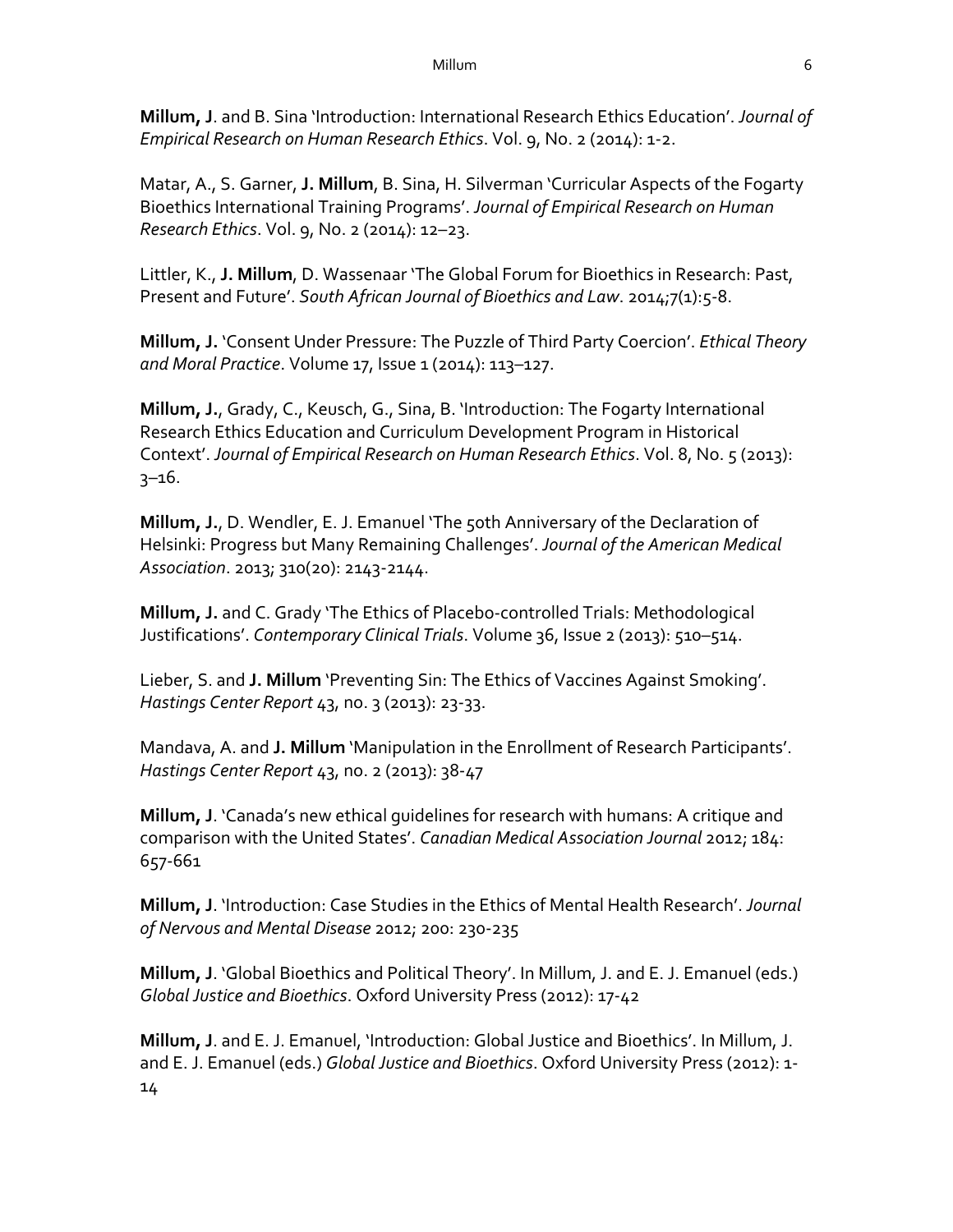**Millum, J**. and R. Skolnik, 'Ethical and Human Rights Concerns in Global Health'. In Skolnik, R. *Global Health 101 2ed.* Jones & Bartlett Publishers (2012):71 - 86

Brake, E. and **J. Millum**, 'Procreation and Parenthood'. *Stanford Encyclopedia of Philosophy* 2012 (Available at: http://plato.stanford.edu/entries/parenthood/)

**Millum, J**. 'Sharing the Benefits of Research Fairly: Two Approaches'. *Journal of Medical Ethics* 2012; 38: 219-223

Lepora, C. and **J. Millum**, 'The Tortured Patient: A Medical Dilemma'. *Hastings Center Report* 2011 Vol. 41 No. 3: 38-47 (Reprinted in *Asian Bioethics Review* 3.3 (2011): 235-254; Reprinted in Chiara Lepora and Robert E. Goodin, *On Complicity and Compromise*. Oxford University Press (2013))

**Millum, J**. 'Post-Trial Access to Antiretrovirals: Who Owes What to Whom?' *Bioethics* 2011;25(3):145-154

**Millum, J**. and J. Menikoff 'Streamlining Ethical Review' *Annals of Internal Medicine*. 2010;153(10):655-657

Ellis R.D., I. Sagara, A. Durbin, A. Dicko, D. Shaffer, L. Miller, M. H. Assadou, M. Kone, B. Kamate, O. Guindo, M. P. Fay, D. A. Diallo, O. K. Doumbo, E. J. Emanuel, and **J. Millum** 'Comparing the Understanding of Subjects receiving a Candidate Malaria Vaccine in the United States and Mali' *American Journal of Tropical Medicine and Hygiene*, 83(4), 2010: 868–872

Lie, R. and **J. Millum** 'Asian Bioethics: Breaking New Ground'. *Asian Bioethics Review* 2.3 (2010): 171-172

**Millum, J**. 'How Do We Acquire Parental Rights?' *Social Theory and Practice Vol. 36 No. 1*: 112-132 (January 2010)

**Millum, J**. 'How Should the Benefits of Bio-prospecting Be Shared?' *Hastings Center Report* 40 No. 1: 24-33 (2010) (Reprinted in *Asian Bioethics Review* 1.4 (2009): 383-400)

**Millum, J**. 'A Biological Alternative to Moral Explanations,' *The Southern Journal of Philosophy Vol. 46 No. 3* (Fall 2008)

**Millum, J**. 'Are Pharmaceutical Patents Protected By Human Rights?' *Journal of Medical Ethics* 34:e25 (2008)

**Millum, J**. 'How Do We Acquire Parental Responsibilities?' *Social Theory and Practice Vol. 34 No. 1*: 71–93 (January 2008)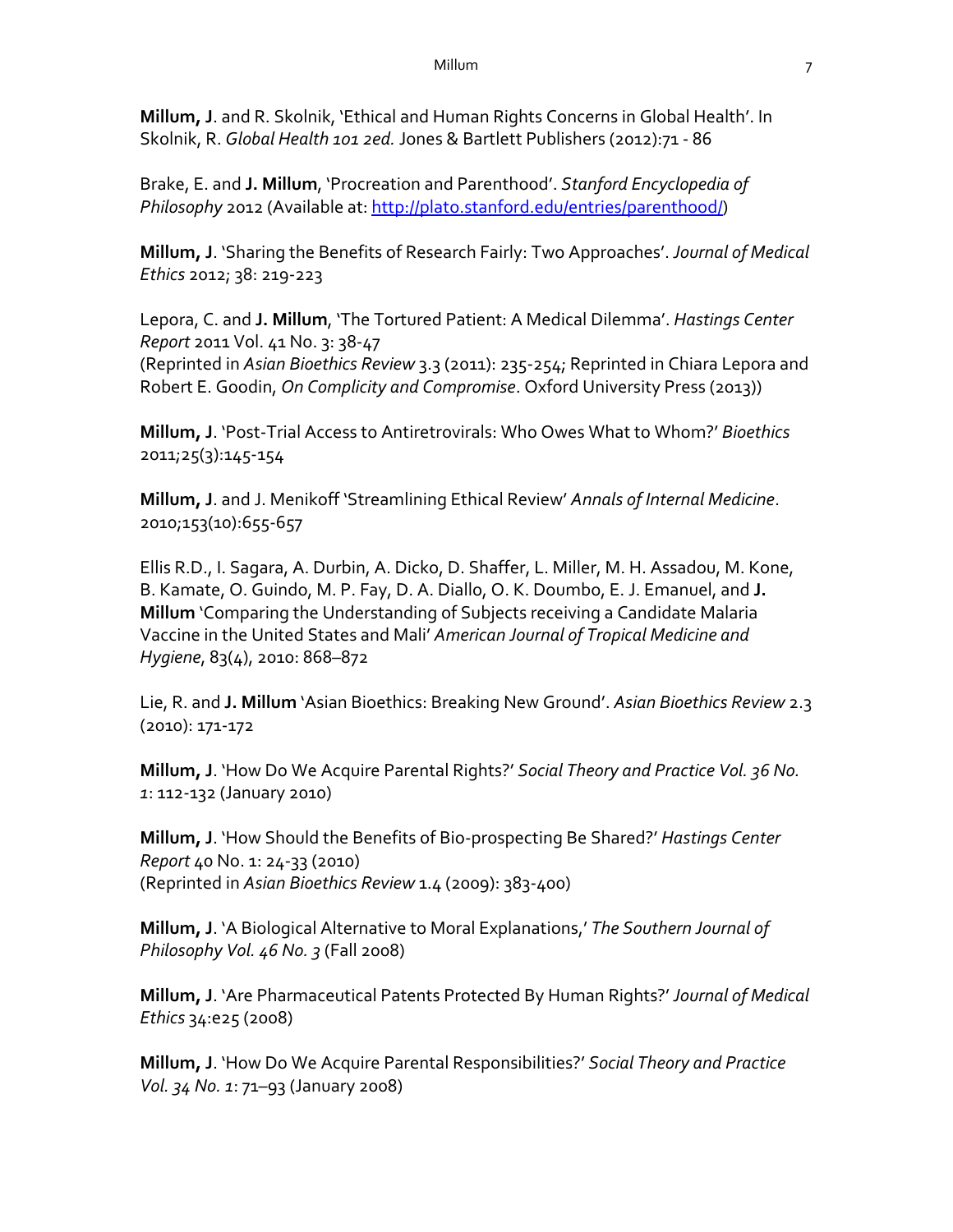**Millum, J**. and E. Emanuel 'The Ethics of International Research with Abandoned Children,' *Science 318*: 1874–1875 (2007)

**Millum, J**. 'Natural Goodness and Natural Evil,' *Ratio 19(2)*: 199–213 (June 2006)

### *Commentaries and correspondence*

Millum, J. 'How to Identify Priority Questions for Bioethics Research' *The American Journal of Bioethics*, 22:1 (2022): 17-18.

Bromwich, D. and **J. Millum** 'Response to Open Peer Commentaries on "Informed Consent: What Must Be Disclosed and What Must Be Understood?"' *American Journal of Bioethics*. 21:7 (2021): W1-W5

**Millum, J.** and M. Garnett 'Response to Open Peer Commentaries on "How Payment for Research Participation Can Be Coercive"' *American Journal of Bioethics*. 20:8 (2020): W8-W11.

**Millum, J.** and L. Pierson 'Response to Open Peer Commentaries on "Health Research Priority Setting: The Duties of Individual Funders"' *American Journal of Bioethics*. 19:1 (2019): W5–W7.

**Millum, J.** 'The "Reasonable Subject Standard" as an Alternative to the "Best Interest Standard"' *American Journal of Bioethics*, 18:8 (2018): 66-67

Danis, M., S. Doernberg, M. Memoli, & **J. Millum** (2018) 'Best to Exclude but Pay' *American Journal of Bioethics*, 18:4 (2018): 87-88

Pierson, L. and **J. Millum** 'Disease Prevalence and the Magnitude of Research Benefits'. *American Journal of Bioethics*. 18:4 (2018): 73-74

Pierson, L. and **J. Millum** 'The limits of research institutions in setting research priorities'. *Journal of Medical Ethics.* 43 (2017):810-811..

**Millum, J**. 'Controlling Ebola Trials'. *American Journal of Bioethics*. Volume 15, No. 4: 36- 37 (2015)

Wertheimer, A., **J. Millum**, and G. O. Schaefer 'Why Adopt a Maximin Theory of Exploitation?' *American Journal of Bioethics*, Volume 10, No. 6: 38-39 (June 2010)

Borgerson, K. and **J. Millum** 'A Third Way: Ethics Guidance as Evidence-Informed Provisional Rules'. *American Journal of Bioethics*, Volume 10, No. 6: 20-22 (June 2010)

### *Book Reviews*

N. Richards (2010), *The Ethics of Parenthood* (in *Philosophy in Review, 32(2)*, 2012). Available at http://journals.uvic.ca/index.php/pir/index.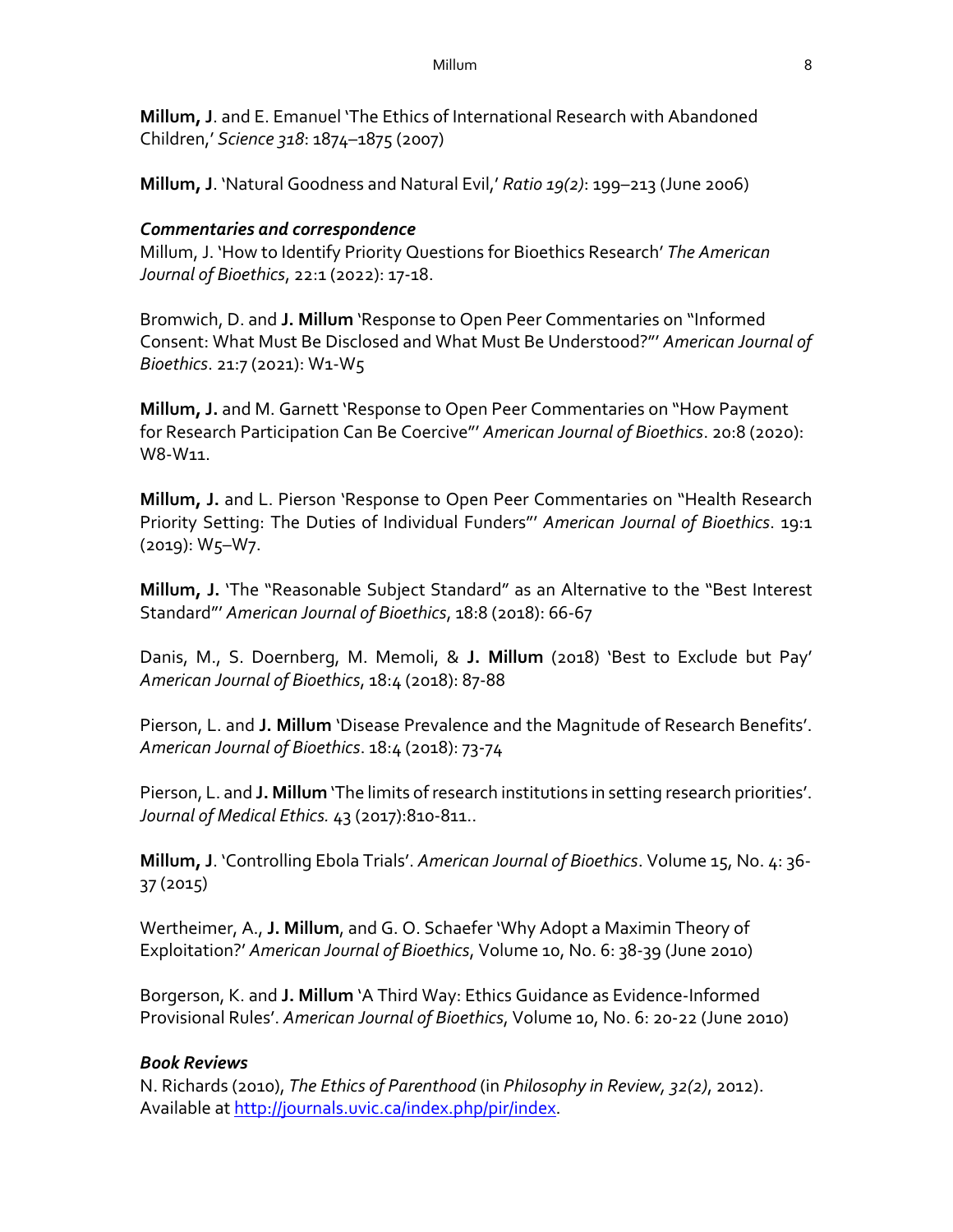M. W. Austin (2007), *Conceptions of Parenthood: Ethics and the Family* (in *Notre Dame Philosophical Reviews* 2008). Available at http://ndpr.nd.edu/review.cfm?id=12946.

W.H. Harms (2004), *Information and Meaning in Evolutionary Processes* (in *Philosophy in Review*, *26 (3)*, 2006)

A. Taylor (2003), *Animals and Ethics* (in *The Peer Review*, Winter 2004)

### *Blog Posts and Popular Writing*

Millum, J., 'Against Weighted Lotteries For Scarce COVID-19 Treatments'. *Health Affairs Blog*, 26 October 2020. https://www.healthaffairs.org/do/10.1377/hblog20201021.995306/full/

Barugahare, J. and **J. Millum**, 'Equitable global access to a COVID-19 Vaccine: How much is too much to ask?' *Public Health Emergency Preparedness and Response Ethics Network*, 20 July 2020.

https://epidemicethics.tghn.org/community/blogs/post/258785/2020/07/equitableglobal-access-to-a-covid-19-vaccine-/

**Millum, J.** and G. Persad, 'Fair Coronavirus Triage Guidelines – Not Business as Usual – Will Save More Patients with Disabilities'. *Denver Post*, 7 April, 2020.

**Millum, J.** 'Who Are The Vegetarians?: Part 2'. Faunalytics Blog, April 17, 2019. https://faunalytics.org/who-are-the-vegetarians-part-2/

**Millum, J.** 'Who Are The Vegetarians?'. Faunalytics Blog, June 20, 2018. https://faunalytics.org/who-are-the-vegetarians/

Mandava, A. and **J. Millum** 'What should geneticists do when they find out family secrets?' *Aeon*, 18 December, 2015.

**Millum, J.** 'Romanian Orphans Study: A Bioethicist Responds to Ethical Concerns' *Hastings Center Forum*, 22 November, 2013. https://www.thehastingscenter.org/romanian-orphans-study-a-bioethicist-respondsto-ethical-concerns/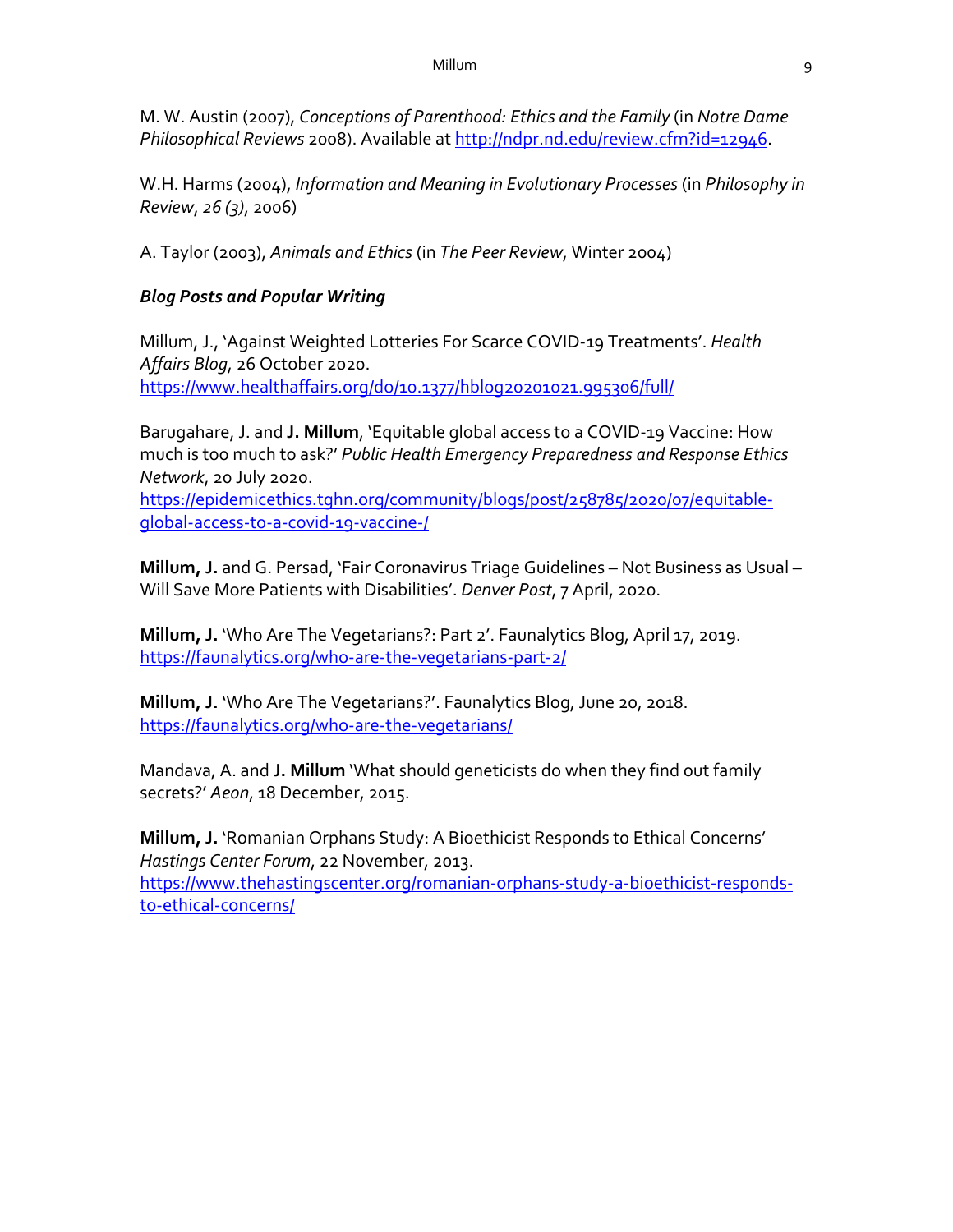# **SELECTED PRESENTATIONS**

| 2021 | Response to my critics. Symposium on The Moral Foundations of<br>Parenthood, Virtual. 2 December 2021                                                                                        |
|------|----------------------------------------------------------------------------------------------------------------------------------------------------------------------------------------------|
| 2021 | The separate grounds of competence (with Danielle Bromwich). Rocky<br>Mountain Ethics Congress, Virtual. 12 August 2021                                                                      |
| 2021 | Ethical challenges in global health-related stigma research. Consortium<br>of Universities for Global Health, Virtual. 4 March 2021                                                          |
| 2020 | Effective COVID-19 vaccine(s)? Ethical implications for vaccine research<br>in 2021. PHEPREN and the Global Health Network, Virtual. 14 December<br>2020                                     |
| 2020 | Duties towards research participants in vaccine trials for Covid-19. Pan-<br>American Health Organization, Virtual. 27 October 2020                                                          |
| 2020 | The perils of "weighted lotteries" for scarce Covid-19 treatments and<br>vaccines. American Society for Bioethics & Humanities, Virtual. 18 October<br>2020                                  |
| 2020 | Vaccine Trials for COVID-19: Is There an Obligation to Offer the First<br>Vaccine Shown to be Effective to All Participants? Clinical Center Ethics<br>Grand Rounds, Virtual. 7 October 2020 |
| 2020 | Health Research Funding and the Burden of Disease. New Scholarship in<br>Bioethics 10 <sup>th</sup> Annual Symposium, Virtual. 5 August 2020                                                 |
| 2020 | Global Health Priority-Setting: Beyond Cost-Effectiveness. World<br>Congress of Bioethics, Virtual. 19-21 June 2020                                                                          |
| 2020 | Setting Priorities for Research Funding: Whose Burden of Disease?<br>Wharton School of the University of Pennsylvania, 23 January 2020                                                       |
| 2019 | Fair Chances for Expensive Patients. American Society for Bioethics &<br>Humanities, Pittsburgh, PA, 24 October 2019                                                                         |
| 2019 | <b>Consent &amp; Misunderstanding: The Challenge of Medical Research.</b><br>Normative Powers in Law and Morality, Faculty of Philosophy, Oxford<br>University, UK 4 July 2019               |
| 2019 | Informed Consent: What Must be Disclosed and What Must be<br>Understood? New Scholarship in Bioethics 9 <sup>th</sup> Annual Symposium,<br>Larrouy, France, 11 June 2019                     |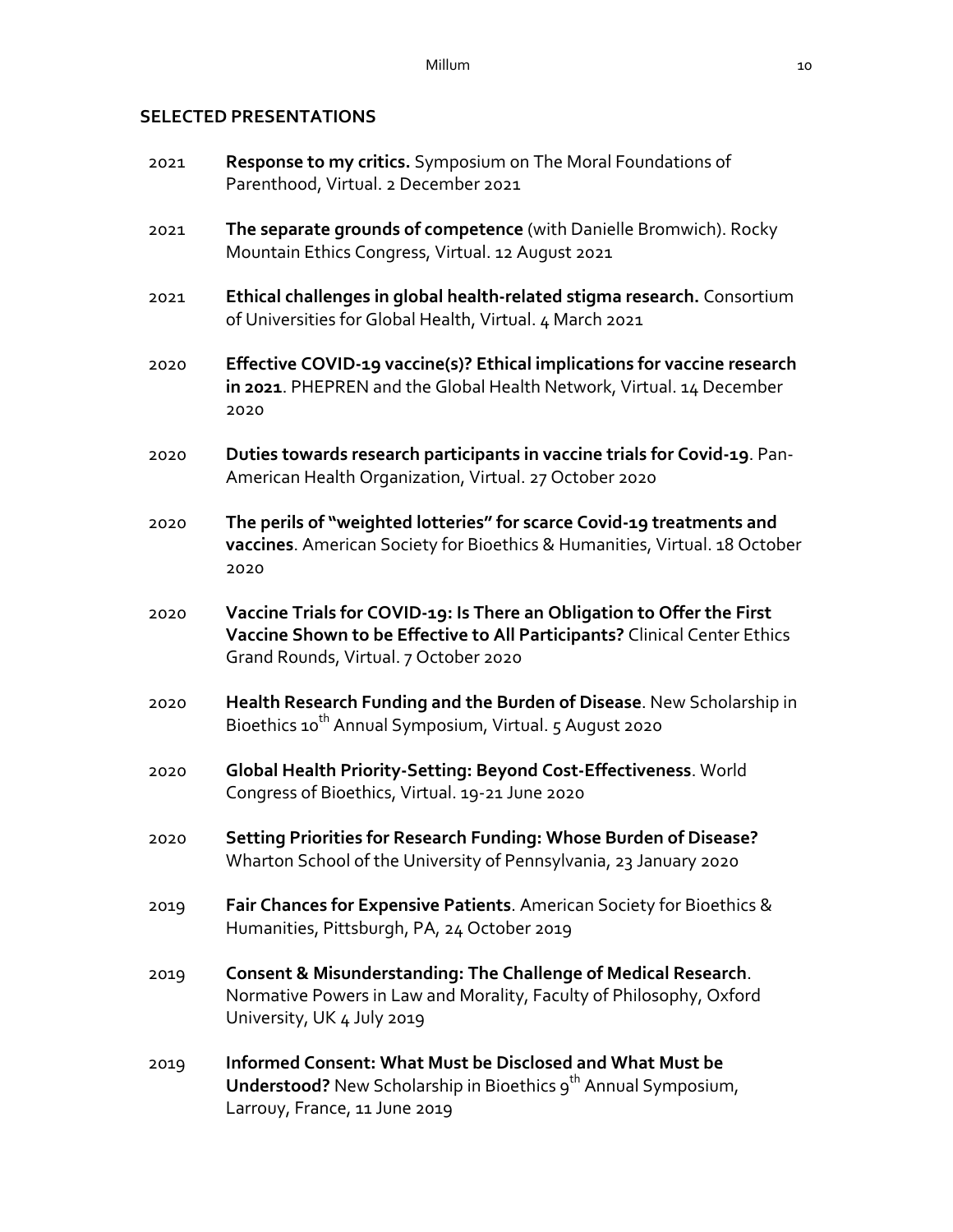- 2019 **Commentary on "Degrees of Consent" by Tom Dougherty**. American Philosophical Association, Pacific Division Meeting, Vancouver, Canada, 20 April 2019
- 2019 **An Ethical Framework for Parental Decision-making**. Children's Mercy Hospital, Kansas City, MO, 4 March 2019
- 2019 **No Right to an Open Future**. American Philosophical Association, Central Division Meeting, Denver, CO, 23 February 2019
- 2018 **Can Ruger's theory of governance address resource allocation dilemmas in global health?** World Congress of Bioethics, Bangalore, India, 6 December 2018
- 2018 **Priorities for Research Funding: Whose Burden of Disease?** World Congress of Bioethics, Bangalore, India, 5 December 2018
- 2018 **The Ethical Foundations of the Disclosure Requirement** (with Danielle Bromwich). Meeting New Challenges in Informed Consent in Clinical Research, Office for Human Research Protections, Rockville, MD, 7 September 2018
- 2018 **The Role of Philosophy in the Education of Medical Students.** International Conference on Medical Humanities, University of Colombo, Sri Lanka, 12 July 2018
- 2018 **Consent to Medical Research** (with Danielle Bromwich). Canadian Philosophical Association Annual Congress, University of Montreal, 4 June 2018
- 2018 **Priority setting and disadvantage: A defense of the total advantage view**. Asian Bioethics Review Research Conference, National University of Singapore, 5 February 2018
- 2017 **A new standard for parental decision-making**. American Society for Bioethics & Humanities, Kansas City, MO, 21 October 2017
- 2017 **Allocating Resources For Global Health: How Should We Value Life?** Institute for Health and Social Policy, McGill University. 11 October 2017
- 2017 **Lies, Control, and the Informational Requirements of Consent** (with Danielle Bromwich). Canadian Philosophical Association Annual Congress, Ryerson University. 28 May 2017
- 2016 **Putting a Number on the Harm of Death**. International Society on Priorities in Health Care, University of Birmingham, UK. 9 September 2016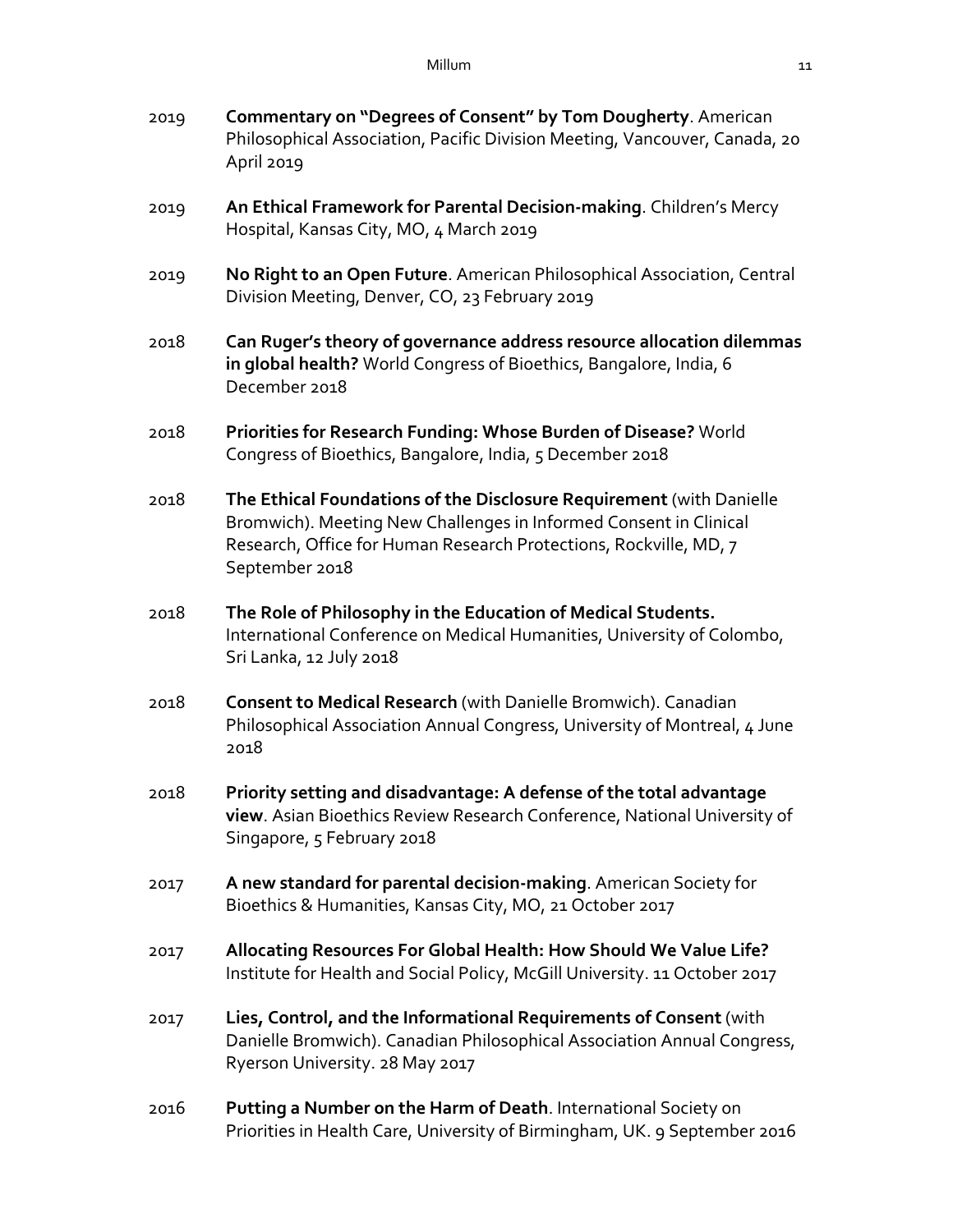- 2016 **What Does the Duty to Rescue Imply for Clinical Research**? The Ethics of Research During an Epidemic: Lessons from Ebola, Kings College London. 5 May 2016
- 2015 **Prostate Cancer Screening in Tanzania: Ethical Considerations**. National Cancer Institute. 4 November 2015
- 2015 **Understanding' Communication' and Consent**. American Society for Bioethics & Humanities, Houston, TX. 23 October 2015
- 2015 **Putting a Number on the Harm of Death**, Saving Lives from the Badness of Death, University of Oslo. 21 June 2015
- 2015 **Prioritarianism for Global Health Investments**, Invited Speaker Series, Johns Hopkins Berman Institute of Bioethics. 23 February 2015
- 2014 **NIH Guidance on Post-trial Access to Antiretroviral Treatment**, Post-Trial Responsibilities: Ethics and Implementation, Petrie-Flom Center, Harvard Law School, 18 September 2014
- 2014 **Valuing Stillbirths**, World Congress of Bioethics, Mexico City, 26 June 2014
- 2014 **The New Declaration of Helsinki: Ethical Principles for Research on Human Subjects from the World Medical Association**, Pan-American Health Organization (PAHO), Washington, DC, 12 June 2014
- 2014 **The ethics of Transactions in an Unjust World**, Sharing Bodies Within and Across Borders Symposium, Swedish Collegium for Advanced Study and Linköping University, Sweden, 23 May 2014
- 2013 **The Declaration of Helsinki: 2013 Revisions**, Public Responsibility in Medicine and Research (PRIM&R) Advancing Ethical Research Conference, Boston, MA, 6 November 2013
- 2013 **Two Approaches to Measuring How Bad It Is to Die**, American Society for Bioethics & Humanities, Atlanta, GA, 27 October 2013
- 2013 **The Informational Requirements for Informed Consent** (with Danielle Bromwich), Workshop on Frontiers of Informed Consent, Northeastern University, Boston, MA, 29 September 2013
- 2013 **Problems with acquired potential accounts of the badness of death**, Priorities in Global Health 2020, University of Pennsylvania, 7 May 2013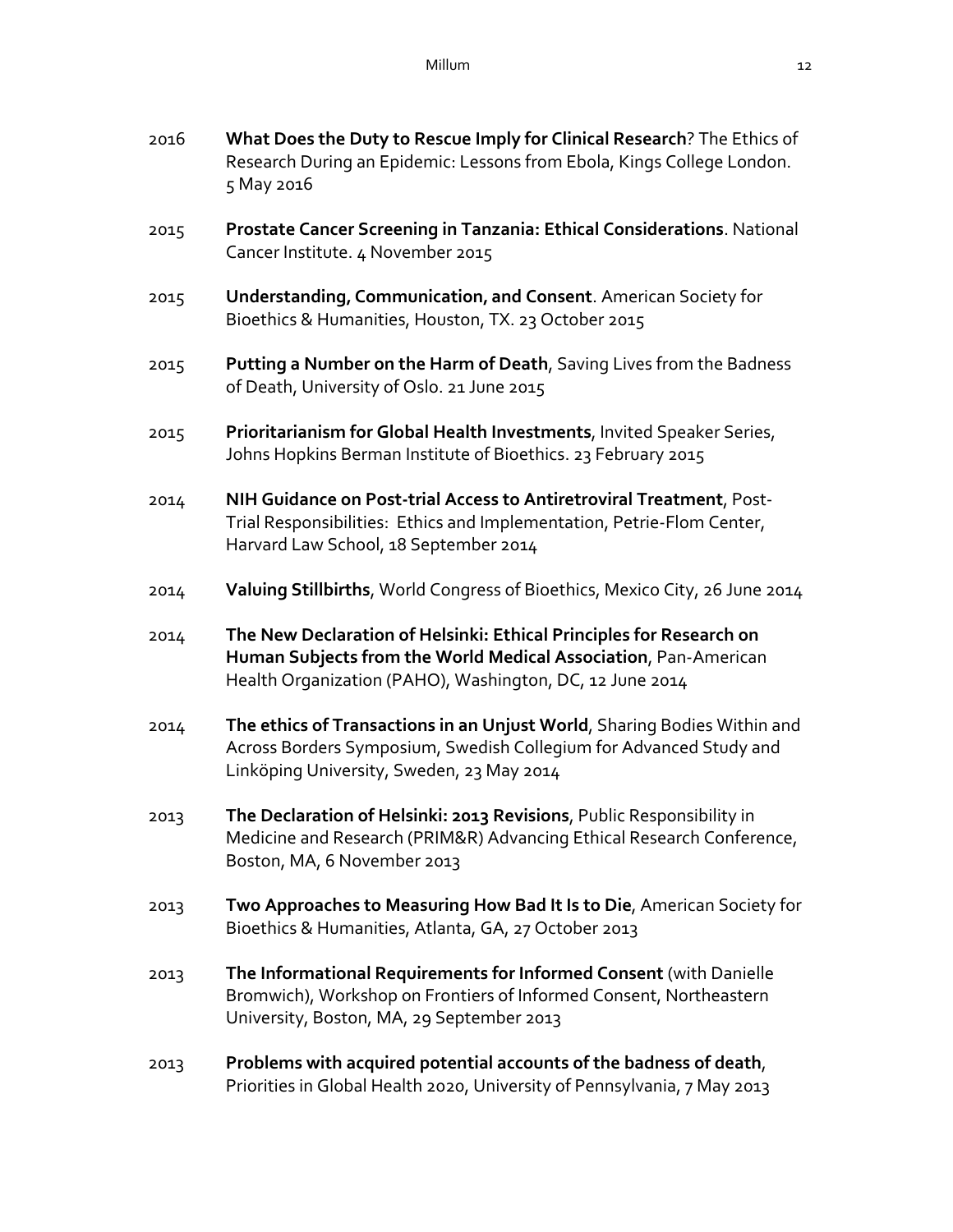| 2013 | Two Approaches to Assessing How Bad it is to Die, Three Rivers<br>Philosophy Conference, University of South Carolina, 12 April 2013                                                                     |
|------|----------------------------------------------------------------------------------------------------------------------------------------------------------------------------------------------------------|
| 2012 | Methodological necessity and the justification of placebo-controlled<br>trials, American Society for Bioethics & Humanities, Washington, DC, 21<br>October 2012                                          |
| 2012 | Ethical Relativism and International Health Research, Schulman<br>Associates IRB, Cincinnati Children's Hospital Medical Center, University of<br>Cincinnati, and University of Kentucky, 5 October 2012 |
| 2012 | Parental Rights: How and What, Department of Philosophy Colloquium,<br>Dalhousie University, 17 August 2012                                                                                              |
| 2012 | Methodological necessity and the justification of placebo-controlled<br>trials, World Congress of Bioethics, Rotterdam, 28 June 2012                                                                     |
| 2012 | Valuing Life-years Gained at Different Ages, Priorities in Global Health<br>2020, University of Bergen, Norway, 24 June 2012                                                                             |
| 2012 | Individual Obligations and Global Health, 32nd Annual Philosophy<br>Symposium, Salisbury University, MD, 5 May 2012                                                                                      |
| 2012 | Manipulation and the Recruitment of Participants for Medical Research<br>(with Amulya Mandava), Workshop in Applied Ethics and Policy, Bowling<br>Green State University, OH, 17 March 2012              |
| 2011 | <b>Consent Under Pressure: Third Party Coercion and Medical Research,</b><br>Speaker Series in Applied Philosophy, University of Massachusetts -<br>Boston, 4 November 2011                              |
| 2011 | Should physicians always refuse to force feed hunger strikers?,<br>American Society for Bioethics & Humanities, Minneapolis, MN, 16<br>October 2011                                                      |
| 2011 | Consent Under Pressure, University of KwaZulu-Natal, South Africa, 21<br>June 2011                                                                                                                       |
| 2010 | How Should Fair Benefit-Sharing Arrangements be Decided?, World<br>Congress of Bioethics, Singapore, 28 July 2010                                                                                        |
| 2010 | Global Justice and Bioethics, 2 <sup>nd</sup> Horiba GABEX International Conference,<br>Facing the Global Challenges in Bioethics, University of Tokyo, 11 January<br>2010                               |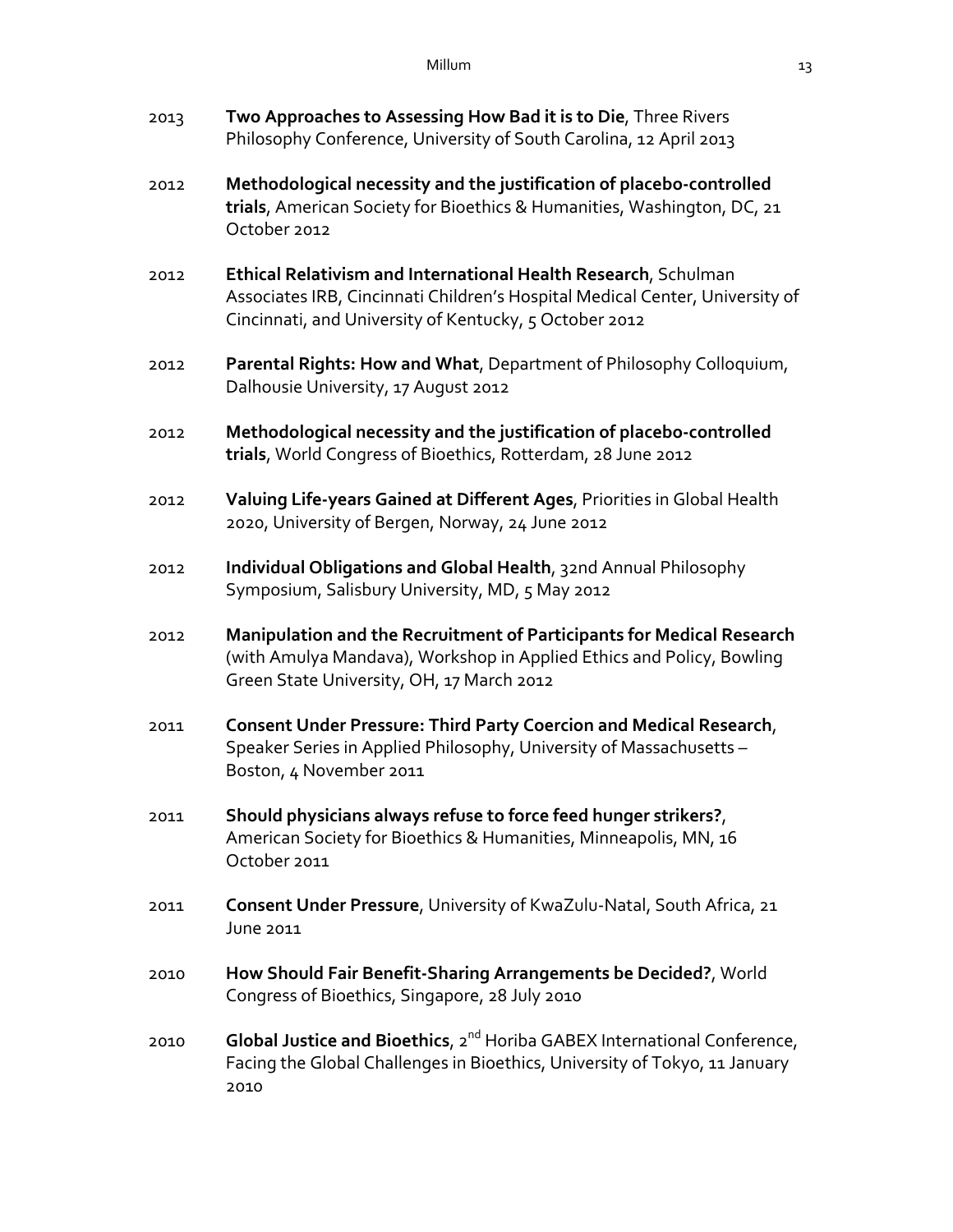| 2008 | International Bioethics Capacity Building, Public Responsibility in<br>Medicine and Research (PRIM&R), Advancing Ethical Research Conference,<br>Orlando, FL, 17 November 2008   |
|------|----------------------------------------------------------------------------------------------------------------------------------------------------------------------------------|
| 2008 | Parental Work and Parental Rights, Bearing And Rearing Children: The<br>Ethics Of Procreation And Parenthood, University of Cape Town, South<br>Africa, 27 May 2008              |
| 2008 | Filial Duties of Care, American Philosophical Association Pacific Division<br>Annual Meeting, Los Angeles, CA, 20 March 2008                                                     |
| 2007 | Obligations to Participants in Research Trials in Developing Countries,<br>American Society of Tropical Medicine and Hygiene 56 <sup>th</sup> Annual Meeting, 5<br>November 2007 |
| 2007 | How to be a Responsible Parent, Society for Applied Philosophy Annual<br>Conference, University of Manchester, UK, 30 June 2007                                                  |
| 2007 | How Do We Acquire Parental Responsibilities?, Canadian Philosophical<br>Association Annual Conference, University of Saskatchewan, 29 May 2007                                   |
| 2006 | An Investment Theory of Parenthood, Western Canadian Philosophical<br>Association Annual Conference, University of British Columbia, 14 October<br>2006                          |
| 2006 | The Incest Prohibition: A Counter-example to Evolutionary Naturalism,<br>Canadian Philosophical Association Annual Congress, York University, 30<br>May 2006                     |
| 2005 | Moral vs. Biological Explanations, Canadian Philosophical Association<br>Annual Congress, University of Western Ontario, 31 May 2005                                             |
| 2005 | Moral Realism and Natural Kinds, American Philosophical Association<br>Central Division Annual Meeting, Chicago, IL, 28 April 2005                                               |
| 2004 | A Functional Foot?, Canadian Philosophical Association Annual Congress,<br>University of Manitoba, 1 June 2004                                                                   |
| 2003 | How to Derive a Moral 'Ought' from a Biological 'Is', Canadian<br>Philosophical Association Annual Congress, Dalhousie University, 1 June<br>2003                                |
| 2003 | The Harm of Moral Distress, The International Society for Utilitarian<br>Studies: Utilitarianism, Human Rights and Globalization, Lisbon, 13 April<br>2003                       |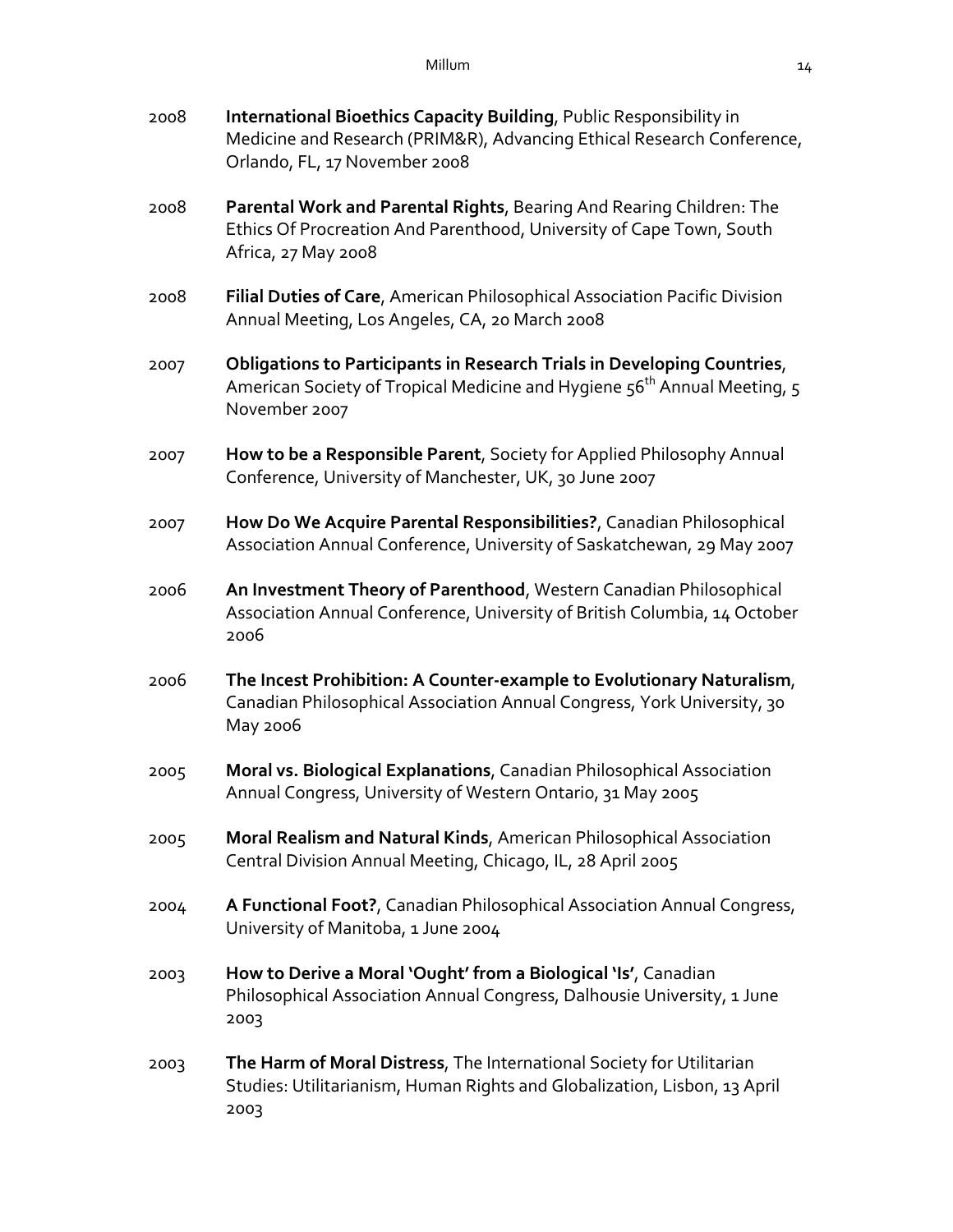## **SERVICE & AWARDS**

# *Service at the National Institutes of Health*

| Leadership                               |                                                                                                                                                    |
|------------------------------------------|----------------------------------------------------------------------------------------------------------------------------------------------------|
| 2017 - 2019                              | Leader, Working Group on Ethics of Emergency Care Research,<br>Center for Global Health Studies, Fogarty International Center                      |
| 2017 - 2019                              | Leader, Working Group on Ethics of Global Stigma Research,<br>Center for Global Health Studies, Fogarty International Center                       |
| 2010 - present                           | Coordinator, Clinical Center Bioethics Fellowship selection                                                                                        |
| $2008 - present$                         | Attending Consultant, Bioethics Consultation Service, Clinical<br>Center                                                                           |
| <b>Other service</b><br>$2007 - present$ | <b>Trans-NIH Bioethics Committee</b>                                                                                                               |
| $2008 - present$                         | <b>Clinical Center Ethics Committee</b>                                                                                                            |
| 2019 - present                           | National Institutes of Health Institutional Review Board                                                                                           |
| $2020 - present$                         | Fogarty International Center, Anti-harassment Subcommittee                                                                                         |
| 2020                                     | Bioethics reviewer, Clinical Science Review Committee, Division of<br>AIDS, NIAID                                                                  |
| $2009 - 2019$                            | Combined Neurosciences Institutional Review Board (Blue Panel)                                                                                     |
| $2012 - 2019$                            | Alternate member, Combined Neurosciences Institutional Review<br>Board (White and Purple Panels)                                                   |
| $2013 - present$                         | Coordinating Committee for Bioethics Research & Training                                                                                           |
| $2016 - 2018$                            | Working Group for Methods and Measurement Science in Health<br>Disparities, National Institute on Minority Health and Health<br><b>Disparities</b> |
| $2016 - 2018$                            | Working group for the Trans-NIH Minority Health and Health<br>Disparities Strategic Plan                                                           |
| $2008 - 2010$                            | TNBC Data and Specimen sub-committee                                                                                                               |
| $2007 - 2008$                            | Fellow, Bioethics Consultation Service, Clinical Center                                                                                            |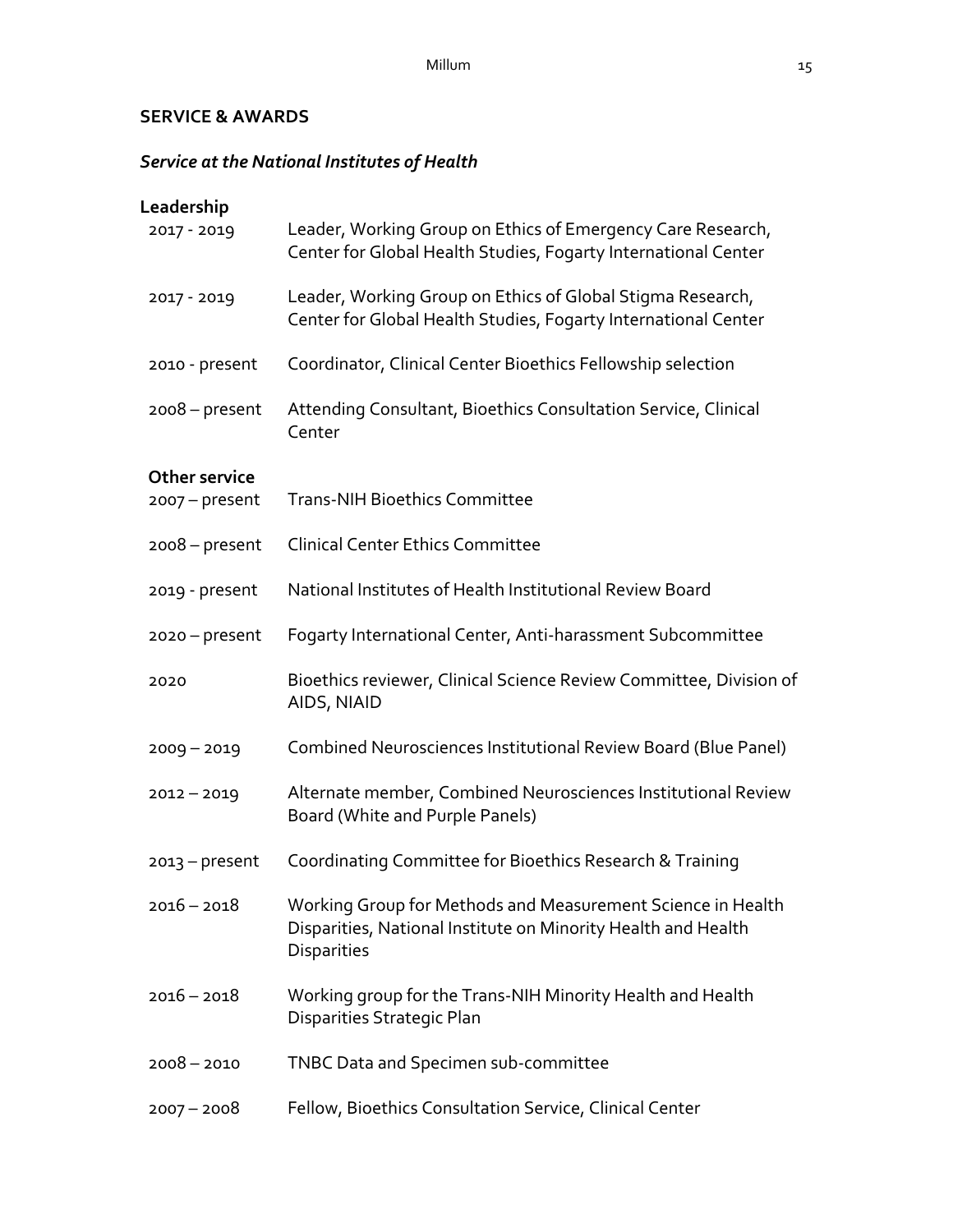# *Professional service*

| 2020-present                   | <b>US Collaborator</b><br>Grant: Fogarty International Center, NIH (1D43TW011240-01A1);<br>co-Pls: D. Wassenaar, M. Kruger<br>South African Research Training Initiative (SARETI) - Leadership<br>Program                                                                                                                                                                                                                                                                                                                                         |
|--------------------------------|---------------------------------------------------------------------------------------------------------------------------------------------------------------------------------------------------------------------------------------------------------------------------------------------------------------------------------------------------------------------------------------------------------------------------------------------------------------------------------------------------------------------------------------------------|
| $2021 - present$               | Member, HIV Prevention Trials Network Ethics Working Group                                                                                                                                                                                                                                                                                                                                                                                                                                                                                        |
| $2021 - present$               | Editorial board, The Philosophical Quarterly                                                                                                                                                                                                                                                                                                                                                                                                                                                                                                      |
| 2018-present                   | Editorial board, Asian Bioethics Review                                                                                                                                                                                                                                                                                                                                                                                                                                                                                                           |
| 2006-present                   | Reviewing<br>Granting agencies: National Institute of Allergy and Infectious<br>Diseases, NIH; National Science Foundation                                                                                                                                                                                                                                                                                                                                                                                                                        |
|                                | Journals: Journal of Medical Ethics, Southern Journal of Philosophy,<br>Social Theory & Practice, American Journal of Public Health,<br>Bioethics, Journal of Moral Philosophy, Public Affairs Quarterly,<br>Clinical Trials, Journal of Nervous and Mental Disease, American<br>Journal of Bioethics, IRB: Ethics & Human Research, Hastings Center<br>Report, Journal of Political Philosophy, Journal of Applied<br>Philosophy, Philosophical Quarterly, Australasian Journal of<br>Philosophy, Philosophy & Phenomenological Research, Ethics |
| 2016-present                   | Organizing Committee, International Society for Priorities in<br>Health                                                                                                                                                                                                                                                                                                                                                                                                                                                                           |
| 2011-present                   | Organizing Committee, New Scholarship in Bioethics symposium                                                                                                                                                                                                                                                                                                                                                                                                                                                                                      |
| 2013-2014                      | Philosophy Subcommittee, American Society for Bioethics and<br>Humanities                                                                                                                                                                                                                                                                                                                                                                                                                                                                         |
| $2007 - 2009$                  | Steering Committee, Global Forum for Bioethics in Research                                                                                                                                                                                                                                                                                                                                                                                                                                                                                        |
| $2004 - 2008$                  | Member, American Philosophical Association                                                                                                                                                                                                                                                                                                                                                                                                                                                                                                        |
| $2003 - 2007$<br>$2017 - 2018$ | Member, Canadian Philosophical Association                                                                                                                                                                                                                                                                                                                                                                                                                                                                                                        |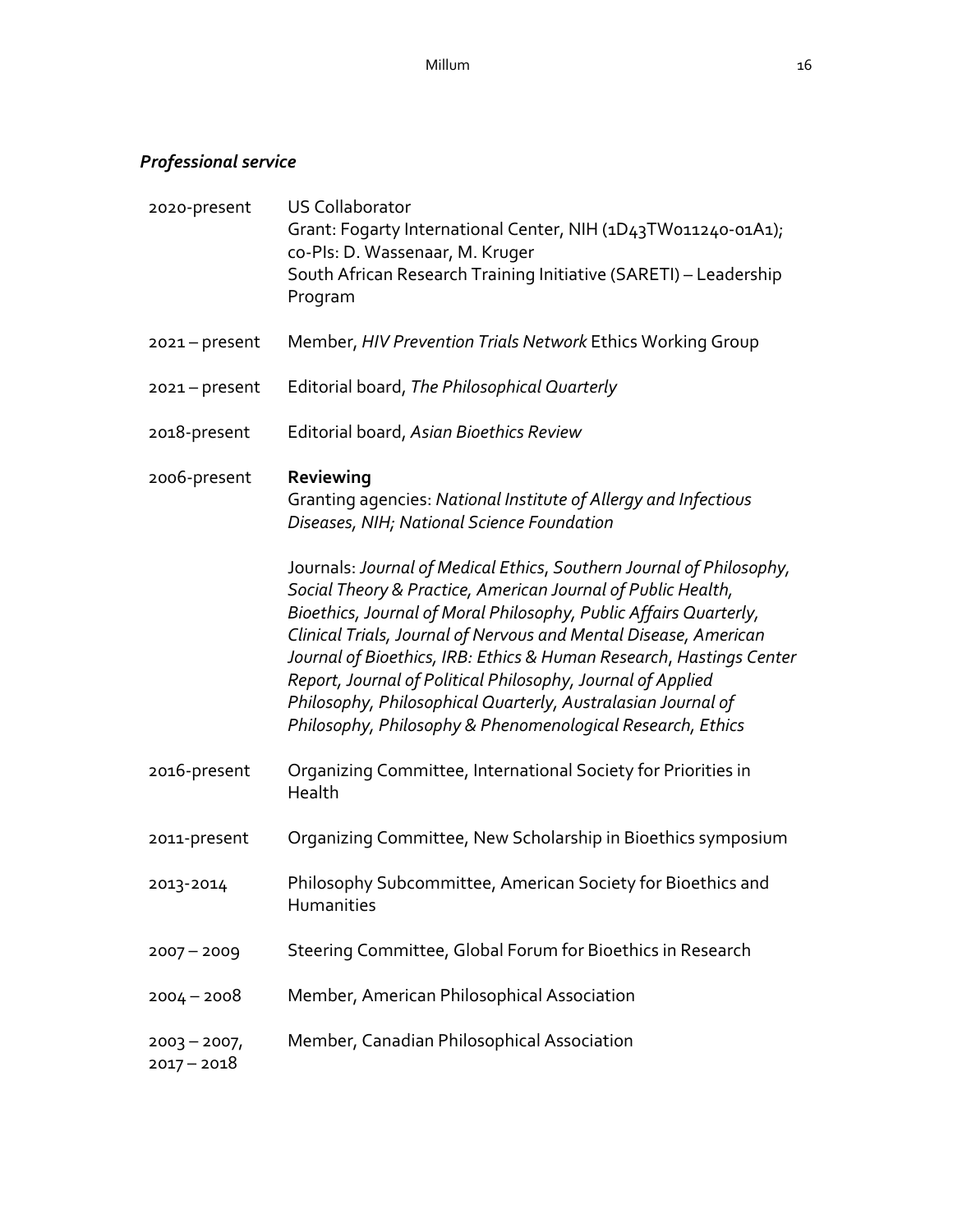# *Awards*

| 2020      | Elected Hastings Center Fellow, The Hastings Center Fellows<br>Council                                 |
|-----------|--------------------------------------------------------------------------------------------------------|
| 2005      | Nomination: TATP Teaching Assistants Excellence Award,<br>University of Toronto                        |
| 2004      | 1st Place, Canadian Philosophical Association Student Essay Prize                                      |
| 2004      | Winner, Martha Lile Love Teaching Award, Department of<br>Philosophy, University of Toronto            |
| 2002-2004 | George Paxton Young Memorial prize, University of Toronto                                              |
| 2000-2001 | Beatty Fellowship, University of Toronto                                                               |
| 1999      | University of Edinburgh Philosophy of Science Prize, University of<br>Edinburgh Moral Philosophy Prize |
| 1998      | Bruce of Grange Scholarship to study at Dartmouth College, NH                                          |
| 1997      | University of Edinburgh Logic Prize                                                                    |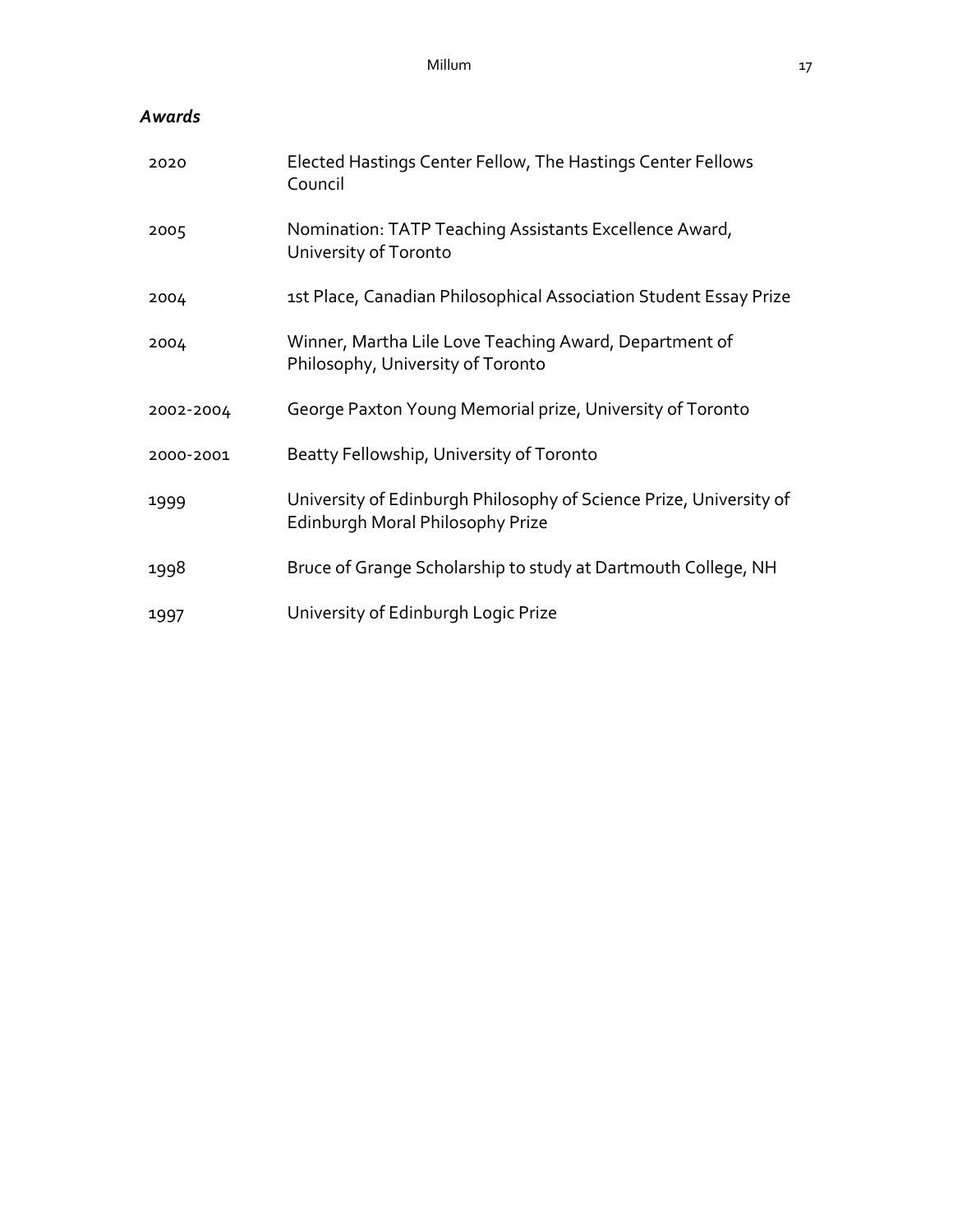### **TEACHING**

### **Teaching at the National Institutes of Health**

### *Supervision*

Current mentees at Clinical Center Department of Bioethics: Jacob Zionts, MLitt, Lauren Harcarik, BA.

Past mentees at Clinical Center Department of Bioethics: Chiara Lepora, MD (2008- 2010); Amulya Mandava, BA (2010-2012); Christina Rulli, PhD (2011-2013); Daniel Sharp, BA (2012-2014), Jessica du Toit, MA (2013-2015); Tyler John, BA (2014-2016), Leah Pierson, BA (2016-2018), Ben Schwan, PhD (2018-2020).

Ph.D. supervisee: Nicola Barsdorf, MA MSc PhD (2009-2011) Ph.D. dissertation committee: Katherine Saylor, M.S.

### *Classroom instruction*

| $2016$ – present | Moral Theory; Introduction to Priority Setting<br>Clinical Center Department of Bioethics Fellows Seminar series                                                                                                                                                                                      |
|------------------|-------------------------------------------------------------------------------------------------------------------------------------------------------------------------------------------------------------------------------------------------------------------------------------------------------|
| $2010 - 2021$    | <b>Global Health Ethics</b><br>Foundation for Advanced Education in the Sciences, NIH                                                                                                                                                                                                                 |
| $2013 - 2021$    | <b>Bioethics Consultation</b><br>Nursing Department, NIH Clinical Center                                                                                                                                                                                                                              |
| $2009 - 2021$    | Introduction to Research Ethics<br>Fogarty International Clinical Research Scholars/Fellows<br><b>Orientation Program</b>                                                                                                                                                                             |
| $2007 - 2021$    | <b>International Research Ethics</b><br>Ethical & Regulatory Aspects of Human Subjects Research, NIH<br><b>Clinical Center</b>                                                                                                                                                                        |
| $2008 - 2021$    | Ad hoc classes and training sessions for:<br>Division of AIDS, National Institute on Allergy and<br>$\bullet$<br><b>Infectious Diseases</b><br><b>National Cancer Institute</b><br>PRIM&R Advanced Research Ethics Workshop<br>$\bullet$<br>George Washington University<br>٠                         |
| 2007 - 2021      | Teaching and co-organizing international workshops on research<br>ethics for bioethics researchers, health researchers, ethics<br>committee members, and government officials in: Brazil, China,<br>Mali, Mexico, Vietnam, Philippines, Singapore, Peru, Indonesia,<br>Japan, South Africa, Thailand. |